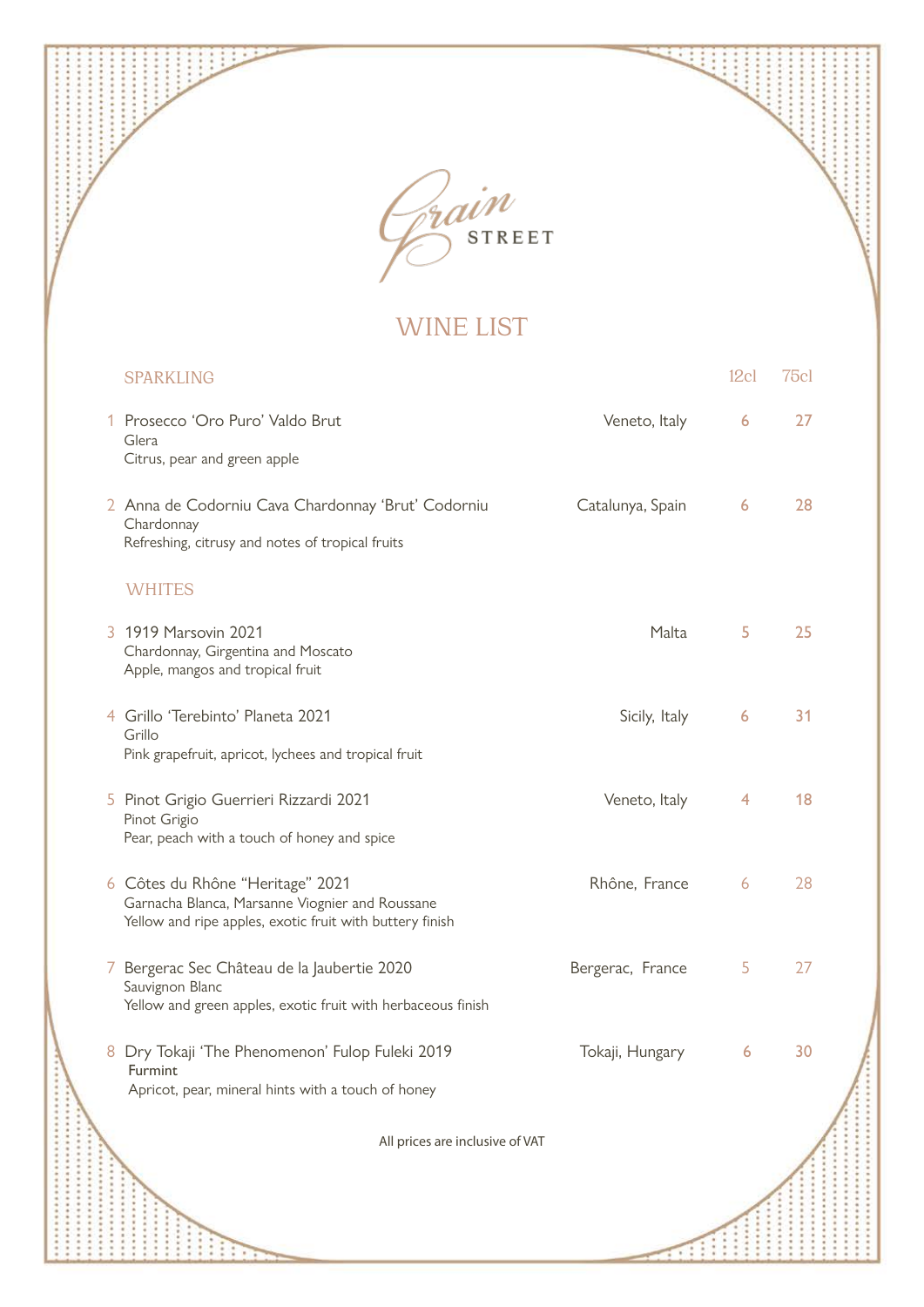

÷ ÷

ŧ  $\ddot{\cdot}$ ...... ....... ....... .......

...........

...................

担 ÷

 $\vdots$ 

## WINE LIST

|   | <b>WHITES</b>                                                                                                                            |                           | 12c1           | 75cl |  |
|---|------------------------------------------------------------------------------------------------------------------------------------------|---------------------------|----------------|------|--|
| 9 | Chenin Blanc, Klippenkop 2019<br>Chenin Blanc,<br>Crisp and refreshing with notes of pink grapefruit and melon                           | Robertson, South Africa   | 5              | 24   |  |
|   | 10 Sauvignon Blanc '1685' Boschendal 2020<br>Sauvignon Blanc<br>Yellow and green tropical fruits with hints of citrus                    | Coastal, South Africa     | 5              | 26   |  |
|   | 11 Wallula Vineyard Riesling 2011<br>Riesling<br>Apple, citrus, honey, smoke and stone                                                   | Washington, United States | 9              | 46   |  |
|   | <b>ROSÉ</b>                                                                                                                              |                           |                |      |  |
|   | 12 1919 Rosé Marsovin 2021<br>Gellewża, Grenache and Syrah<br>Ripe cherries, rose petals, herbal notes with a long elegant finish        | Malta                     | 5              | 25   |  |
|   | 13 Rosé Planeta 2021<br>Syrah<br>Tropical aromas with hints of strawberries and promogranate                                             | Sicily                    | 5              | 25   |  |
|   | <b>REDS</b>                                                                                                                              |                           |                |      |  |
|   | 14 Ulysses, Marsovin 2020<br>Syrah<br>Full bodied peppery and notes of blackcurrant                                                      | Malta                     | 5              | 24   |  |
|   | 15 Côtes du-Rhône 'Terre de Jadis' BIO La Vinsobraise 2019<br>Grenache and Syrah<br>Dried herbs, blackberries, black plums, savory notes | Rhône, France             | $\overline{6}$ | 27   |  |
|   | All prices are inclusive of VAT                                                                                                          |                           |                |      |  |
|   |                                                                                                                                          |                           |                |      |  |